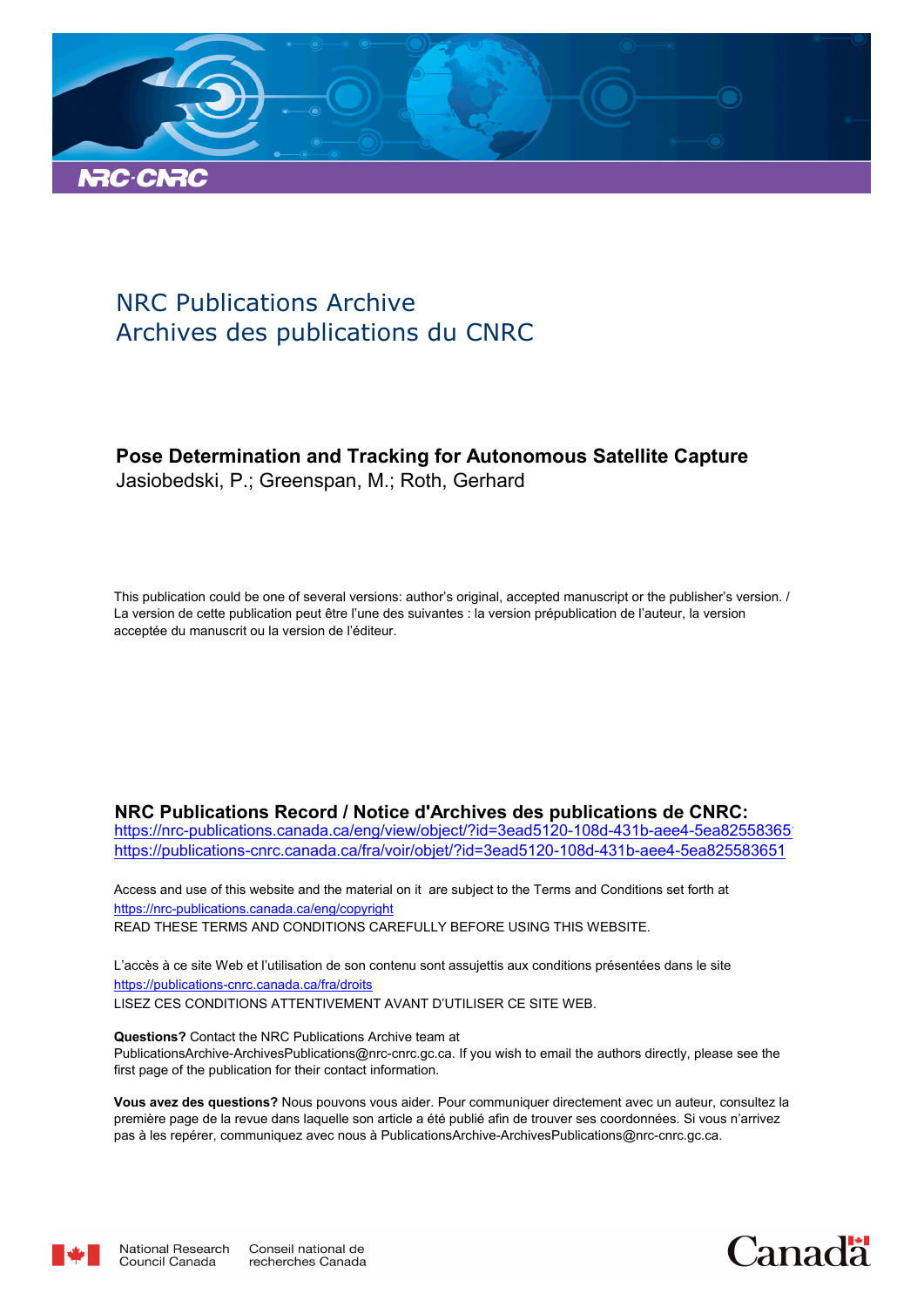

National Research Council Canada

Conseil national de recherches Canada

Institute for Information Technology

Institut de technologie de l'information



*Pose Determination and Tracking for Autonomous Satellite Capture \** 

Jasiobedski, P., Greenspan, M., Roth, G. June 2001

\* published in The 6th International Symposium on Artificial Intelligence, Robotics and Automation in Space. Montréal, Québec, Canada. June 2001. NRC 45869.

Copyright 2001 by National Research Council of Canada

Permission is granted to quote short excerpts and to reproduce figures and tables from this report, provided that the source of such material is fully acknowledged.

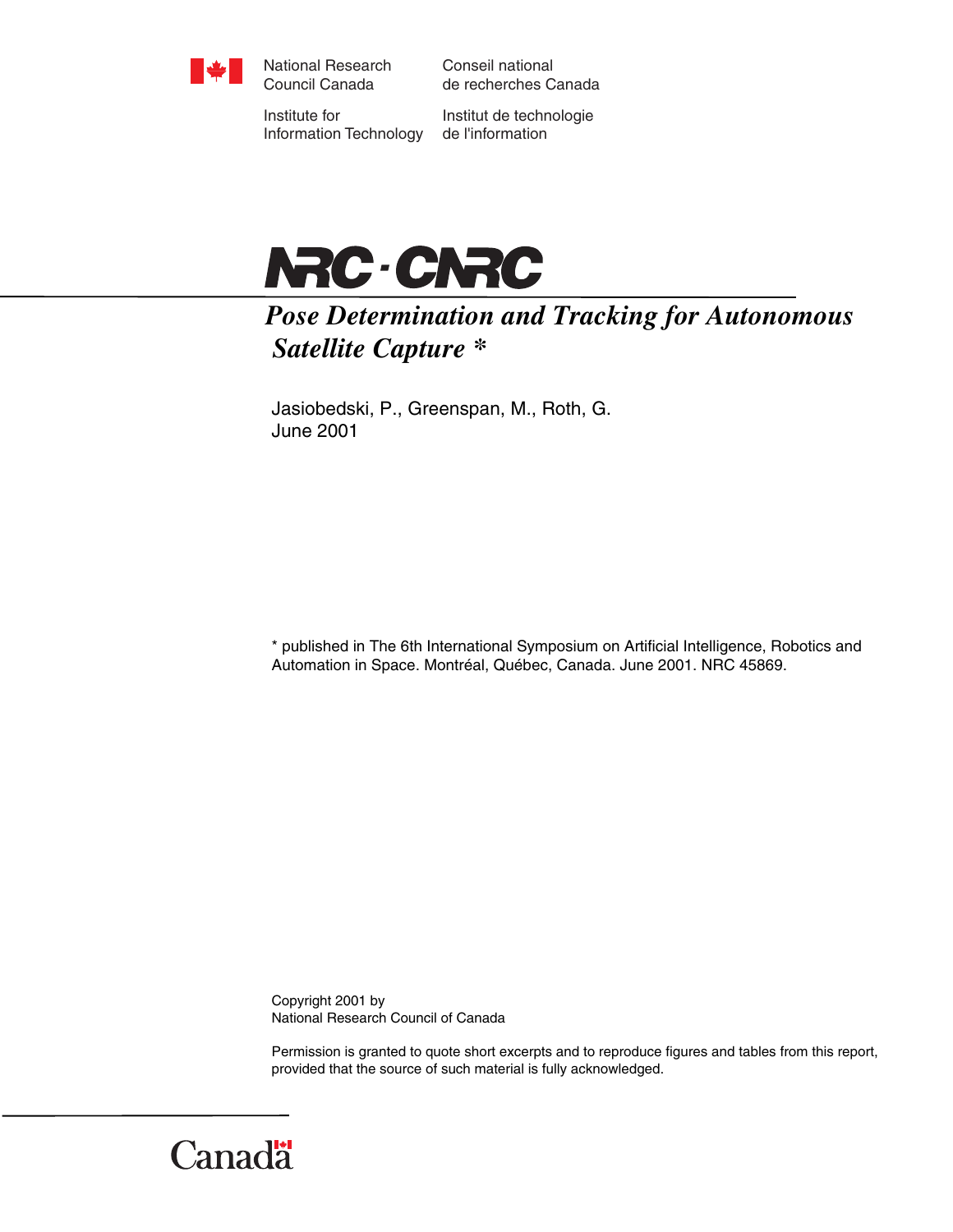### **Pose Determination and Tracking for Autonomous Satellite Capture**

Piotr Jasiobedzki<sup>1</sup>, Michael Greenspan<sup>2</sup> and Gerhard Roth<sup>2</sup>

<sup>1</sup>MD Robotics, 9445 Airport Rd., Brampton ON, Canada, L6S 4J3

<sup>2</sup>National Research Council of Canada, Bldg. M-50, 1200 Montreal Road, Ottawa ON, Canada, K1A 0R6

pjasiobe@mdrobotics.ca

## **Abstract**

This paper presents a concept and initial results of testing a vision system for satellite proximity operations. The system uses natural features on the satellite surfaces and does not require any artificial markers or targets for its operation. The system computes motion of unknown objects, and using object models computes their positions and orientations (pose), and tracks them in images sequences. The system processes images from stereo cameras to compute 3D data. Motion of an unknown object is computed using projective vision. Initial pose of the object is acquired using an approach based on Geometric Probing. The pose is tracked using a fast version of an Iterative Closest Point algorithm. Selected modules of the system have been characterised in a representative environment; the other are undergoing systematic sets of experiments.

## **Keywords**

Vision system, satellite proximity operations, motion estimation, pose estimation, tracking

## **1 Introduction**

Satellite servicing includes conducting repairs, upgrading and refuelling spacecraft on-orbit. It offers a potential for extending the life of satellites and reducing the launch and operating costs. Astronauts regularly travel on board of the Shuttle to the Hubble Space Telescope, MIR station and to the International Space Station, and perform similar servicing tasks. The high cost of manned missions, however, limits the servicing to the most expensive spacecraft only. Also, many communication and remote sensing satellites reside on higher, Geo Stationary (GEO) orbits that the shuttle cannot reach. Future space

operations will be more economically executed using unmanned space robotic systems.

 The satellite servicing concepts have been discussed for over a decade but only now advanced technologies that are required for such unmanned missions are becoming available. The demand for new satellites and expected lower operating costs provide the motivation. Future satellites will be designed for servicing by autonomous servicer spacecraft and equipped with suitable mechanical interfaces for docking, grasping, berthing, and fluid transfer and electrical interfaces (expansion ports) for installing new computer and sensor hardware [12].

The communication time lag, intermittence and limited bandwidth between the ground and on-orbit segments renders direct teleoperated ground control infeasible. The servicers (chasers) will have to operate with a high degree of autonomy and be able to rendezvous and dock with the serviced satellites (targets) with minimum or no assistance from the ground. One possibility is to employ advanced semiautonomous robotic interface concepts. An example is supervisory control [5], wherein human operators on the ground segment issue high level directives and sensor-guided systems on the space segment guide the execution. The on-board sensor system should allow the chaser spacecraft to approach the target satellite and identify its position and orientation from an arbitrary direction and manoeuvre the chaser to appropriate docking interface [8, 9].

In this paper we present a computer vision system that can determine and track the relative pose of an observed satellite during proximity operations. The system processes monocular and stereo images, such as are acquired from standard cameras, to compute satellite pose and motion. Initially the vision system estimates motion of a free-floating satellite to determine that it is safe to approach it. The system does not use any prior knowledge or models at this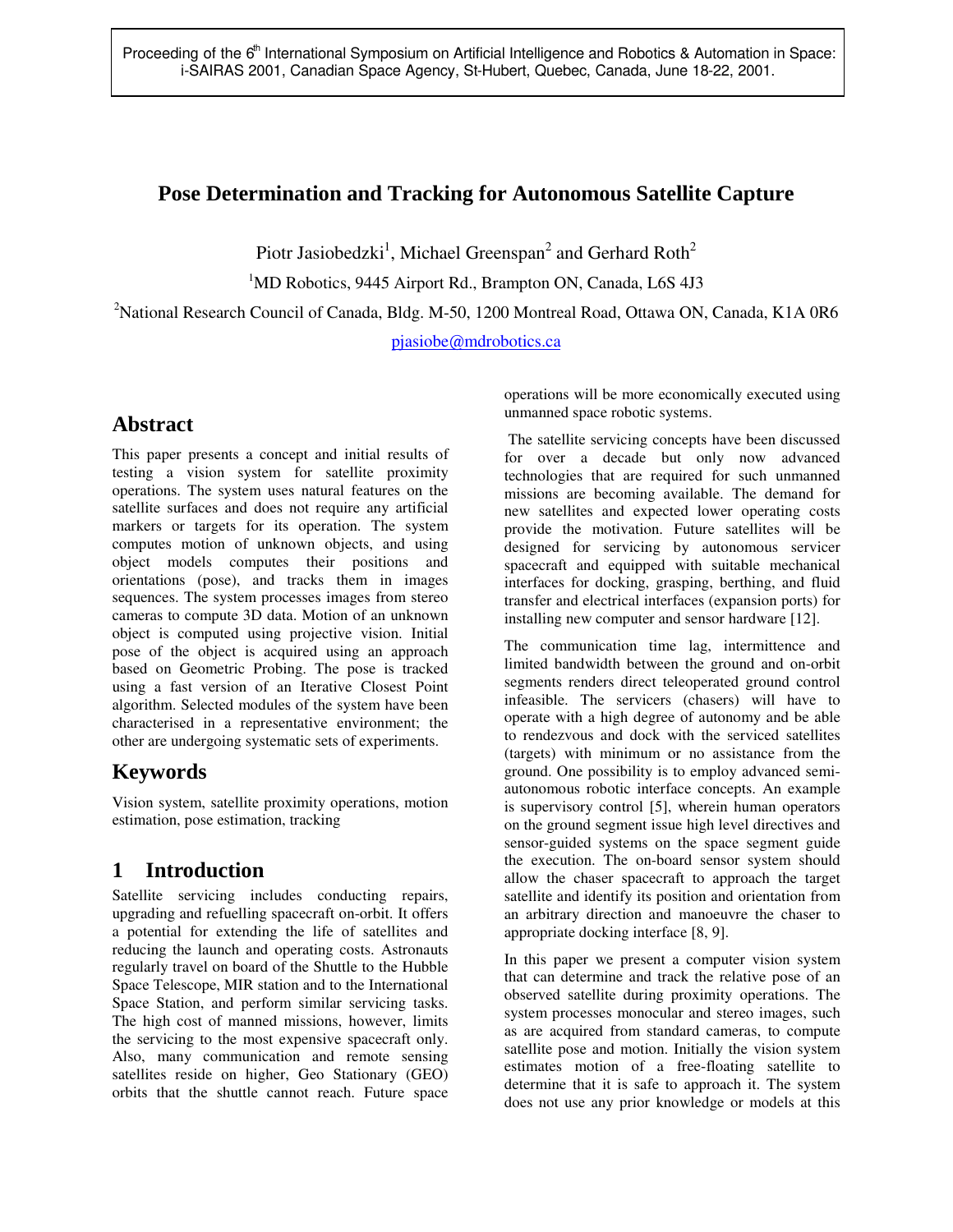phase. The vision system then determines an initial estimate of its pose using a 3D surface model of the satellite. Once the approximate pose has been estimated, the vision system tracks the satellite motion during subsequent proximity operations up to the point of mating.

## **2 Satellite proximity operations and environment**

The autonomous servicer spacecrafts will service satellites located on a variety of orbits extending from the Low Earth Orbit (LEO), 320 km above the earth surface, to Geo-Stationary Orbits (GEO), over 35,000 km.

### **2.1 Trajectories**

The servicers will approach the targets in several steps by reaching predefined waypoints and typically using minimum energy transfers. The initial steps involve placing the chaser on an orbit with the same inclination as the target's orbit. The target can then be approached along two trajectories: R-Bar and V-Bar [6] (or their combination). R-Bar trajectory is oriented along the Earth radius and when a spacecraft is moving along R-Bar the chaser is slowed down as it moves onto higher orbits closer to the target spacecraft. V-Bar approach is executed when the chaser is following the target along the same orbit and approaching it towards its negative velocity face [8]. Space shuttle docks with MIR and ISS occur along R-Bar. ETS-VII, a Japanese experimental docking satellite, performed several docking experiments along both V-Bar and R-Bar trajectories [6, 14].

Future satellite servicing operations may require more flexibility and rendezvous / docking may have to be performed along other approach trajectories. Such trajectories will require more fuel but the maneuevres will be completed faster and with no interaction with the ground control station when passing though pre-defined waypoints [17].

Execution of the final contact phase will depend on the servicer design. If the servicer is equipped with a robotic arm it might be used to capture a free-floating satellite and position it on a specially designed berthing interface on the servicer. Alternatively, the servicer may approach the target and dock directly with it. The shuttle crew uses the first technique to retrieve and service the Hubble telescope, and the second one to dock with the International Space Station.

### **2.2 Visual environment on orbit**

The on-orbit environment's lack of atmosphere and rich background, that might diffuse sunlight, creates highly contrasting scenes. When the contrast of the scene exceeds the dynamic range of the camera, then part of the image data is lost. On LEO the typical orbital period is from 90 –180 minutes, which includes a complete change of illumination from full sunlight to eclipse. On elliptical and GEO orbits the orbital periods are between 12 and 24 hours; and on sun-synchronous orbits the illumination does not change.

On orbit space environments are often regarded as structured and well known, as all of the objects are man-made, and design documents (CAD models) are available. In order to protect the hardware from the space environment the structures and spacecraft are often covered with loosely attached reflective materials (foil) or featureless thermal blankets. Such surfaces when illuminated with directional sunlight and on-board lights create shadows and specularities that pose difficult problems for imaging cameras and vision systems.

Images obtained during shuttle proximity operations are shown in Figure 1. The Shuttle Remote Manipulator System, the Canadarm, is preparing to grasp a free-floating experimental satellite. The satellite is equipped with a special interface that can be grasped by the end-effector on the arm (see the bottom image in Figure 1). The interface consists of a circular base with a central shaft, three radial support structures and can be seen in the centre of the satellite in the right image. Future satellite servicing missions may use docking interfaces similar in size and shape to this interface.

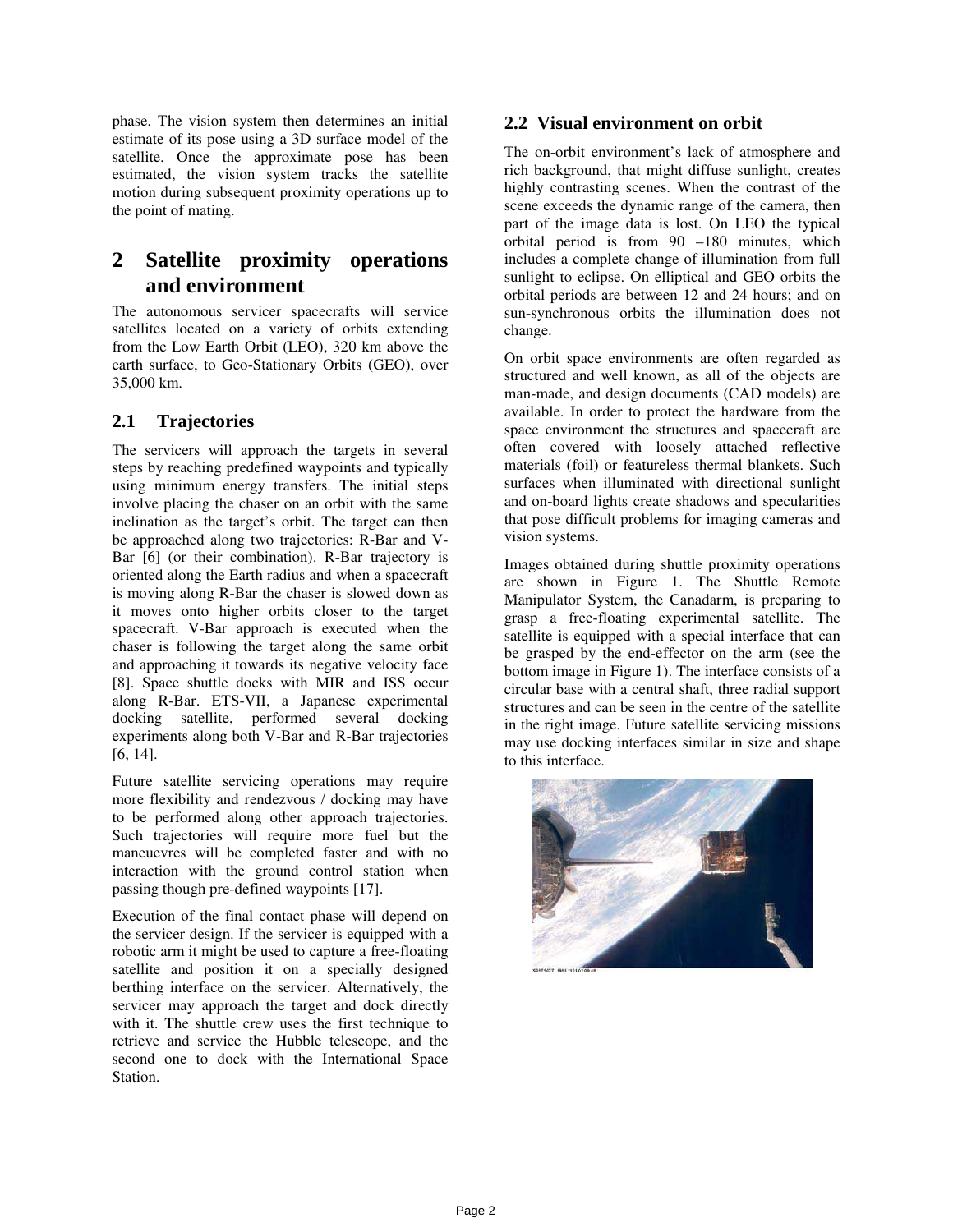

#### **Figure 1 Grasping of a free-floating satellite with Canadarm. The satellite in the bottom image has its grappling interface oriented towards the camera**

### **3 Space vision technologies**

The vision systems for satellite proximity operations will be used at the range from 100m to contact. This range may be divided into three categories long, medium and short. In the long range  $(20 - 100m)$  the vision system should detect and identify the satellite of interest, and determine its bearing and the distance. In the medium range (1-20m) the vision system should identify the satellite motion, distance, and determine its orientation and location of a docking/robotic interface, see Figure 1. At the short range  $(\leq 2m)$  the vision system will track the mechanical interface during the final approach and docking/grasping phase.

### **3.1 Sensors**

Data processed by the vision systems may be obtained from a variety of sensors such as video cameras, scanning and non-scanning rangefinders. The video cameras commonly used in current space operations are available at a relatively low cost, have low mass and energy requirements. Their main disadvantage is their dependence on ambient illumination and sensitivity to direct sunlight. Scanning rangefinders [4, 11] are independent of the ambient and less sensitive to sunlight. This comes at a cost/weight/energy requirement of complex scanning mechanisms that may not survive the space environment well. Non-scanning rangefinders [16] offer a potential of low cost/mass/energy and the absence of scanning mechanisms. However, they are still in early development phase.

### **3.2 Computer vision approaches**

The approaches to computer vision in space can be grouped in the following categories:

- Detection of artificial targets (markers) placed on spacecraft
- Detection of individual features (2D and 3D) and matching them with corresponding 3D model features
- Detection of 3D surface data and matching it with 3D models

The current approaches to space vision rely on installing easy to detect and high contrast visual targets on satellites and payloads. Algorithms specifically tuned to these patterns robustly detect their locations in 2D camera images [13, 4]. The satellite pose is estimated by finding a 3D transformation of the observed markers from a default co-ordinate system to the current unknown location, so that the markers will be projected into the image in their observed locations. The internal camera calibration is assumed to be known. This problem is referred to as single camera photogrammetry or external camera calibration. The visual targets can be used only in specific tasks (limited by the distance and viewing angles) requiring the definition of all operations of interest at the design phase and precluding any unexpected tasks. Lack or mis-detection of a target may lead to a vision system failure, as there will be not enough data to compute the reliable camera pose solution. There is certain additional installation and maintenance cost, as the targets must survive the exposure to harsh space environments. The targets are mostly suitable for predefined and short range operations, and when the target satellite/docking interface can be modified.

Using natural features and object models will alleviate the limitations of the target based systems. Techniques based on detecting natural features (2D and 3D lines, circles, and regions) and matching them directly with model features do not require installation of any artificial targets, as they rely on existing object geometry and structure. However, reliable detection of features required for matching may be difficult under some conditions encountered on-orbit (illumination, viewing angles and distances). This may lead to ambiguous matching with the 3D model and breakdown of the computed solution. This approach is suitable for short range operations, when the features can be reliably detected and tracked, and when the initial pose is approximately known.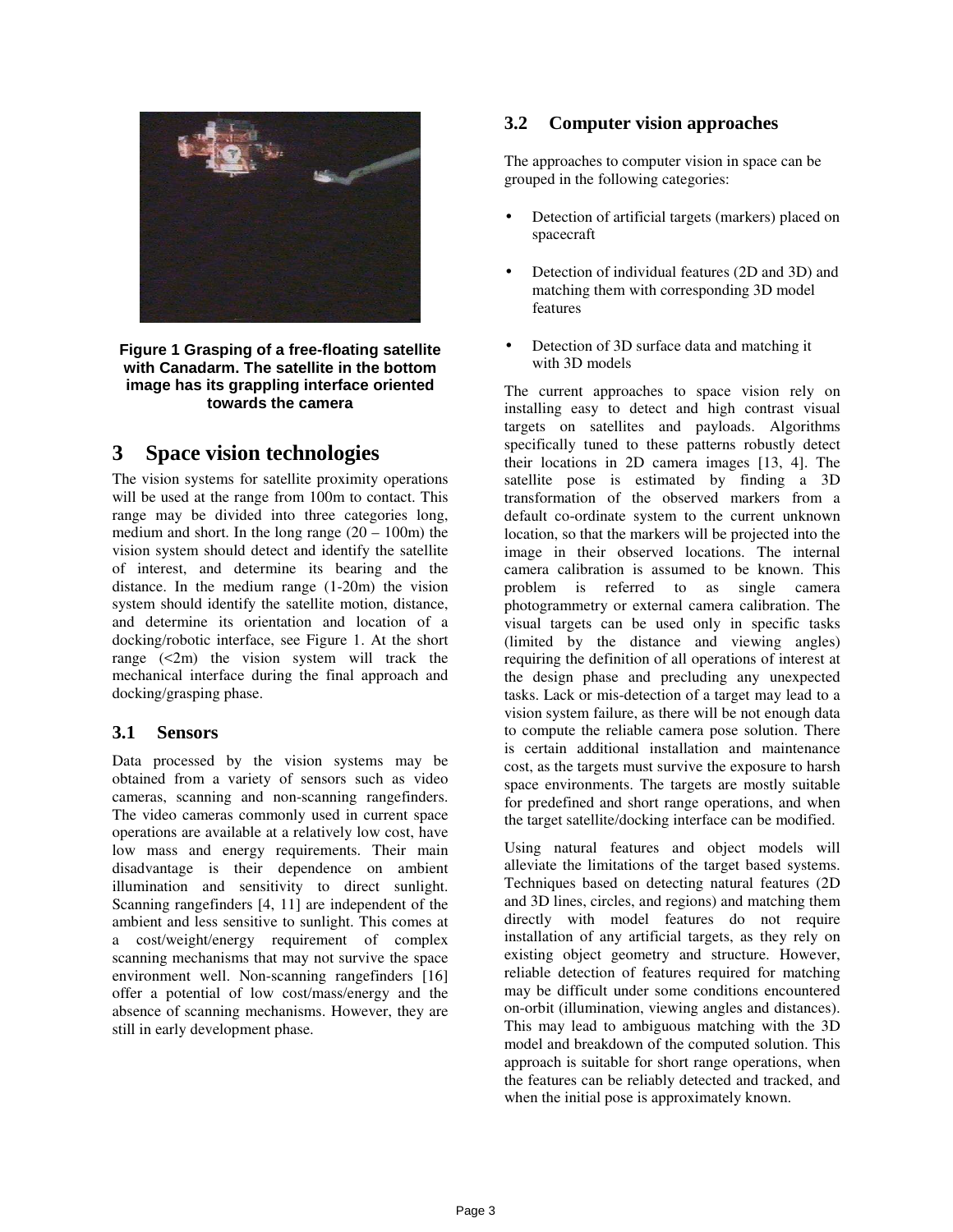Vision algorithms that will most likely succeed in space will use arbitrary surface features of the object, and do not require establishing and maintaining direct correspondence between small numbers of high level object and model features. This will remove the need to detect specific features under all possible conditions. Presence of shadows, specular reflections and background features are likely to confuse algorithms based on analysis of single 2D images; therefore using 3D data computed from image sequences and/or stereo becomes essential. Such techniques can be used in the medium operational range as any detectable surface peculiarity including shadows and edges will provide 3D data that can be used in 3D model matching. As direct correspondence is not required, different 3D data sets may be detected depending on the instant viewpoint and illumination. Our vision system uses this approach for medium range operations.

Other computer vision methods, such as those based on object appearance that attempt to match the intensity distributions of the model to images, will have difficulty in the presence of unexpected shadows and reflections typical in space environments. Despite their shortcomings, it may be necessary to rely upon these methods for long range operations where 3D data is not available.

## **4 Vision system for satellite proximity operations**

The vision system described in this paper is intended for the medium range of satellite proximity operations that extends approximately between 2 – 20m. The vision system processes sequences of images acquired from several cameras arranged in a stereo configuration. The sensors are thus passive, contain no moving parts, are of low mass, consume low amounts of energy, and are relatively inexpensive. The algorithms implemented in this system rely on the presence of natural features and do not require any visual targets. Extraction and processing of redundant data provides robustness to partial data loss due to shadows and reflections. Some of the algorithms may use object models. The vision system operates in several modes and is used in three operational modes: Monitoring, Acquisition, and Tracking.

In the monitoring mode the vision system processes sequences of monocular and stereo images to estimate the rotation and distance to the observed satellite. In this phase the system does not require any prior object models. Once the vision system determines that it is safe to approach the observed

satellite then the servicer may draw near to obtain better 3D data from the stereo system and continues the operations.

When in the acquisition mode the vision system processes 3D data computed by the stereo vision subsystem and estimates an approximate pose of the satellite. During this phase the vision system may be also used to confirm identity, configuration and state of the satellite.

 Once the initial pose of the satellite is determined then the tracking mode is invoked and provided with this estimate. During tracking the satellite pose and motion is computed with high precision and update rate. Subsequent proximity operations such as flyaround, homing and docking are performed in the tracking mode.

The vision system handles a handover between the modes passing, for example, a pose estimate from the acquisition to tracking mode; and may use the motion estimated in the monitoring mode to correct for the processing delay of the acquisition phase. Failure to determine the initial pose requires repeating the process with occasional updates of the relative motion using the monitoring mode. Failure of the tracking mode causes the vision system to revert to either the monitoring or acquisition mode depending on the distance to the satellite and current chaser operation. The vision system may be re-configured during its operation and operate simultaneously in multiple modes ensuring correct data handover and error recovery.

### **4.1 Image acquisition and stereo subsystem**

The developed vision system uses a two-camera stereo imaging sub-system. The images are synchronously captured and transferred to a host for processing. Geometrical warping corrects the images for lens distortions and rectifies to simplify the stereo geometry [10]. The images are then processed by one of two stereo algorithms: dense and sparse stereo. The dense stereo algorithm uses normalised correlation and produces densely sampled data of 10k-100k points per scene. The processing time is in the order of seconds and depends on the selected image resolution and selected disparity range. The sparse stereo algorithm extracts edges from both stereo images and computes a sparse representation of the scene (1k of 3D points) in a fraction of second. An example input image of a mock-up used in experiments, dense disparity map and extracted 3D points are shown in Figure 2.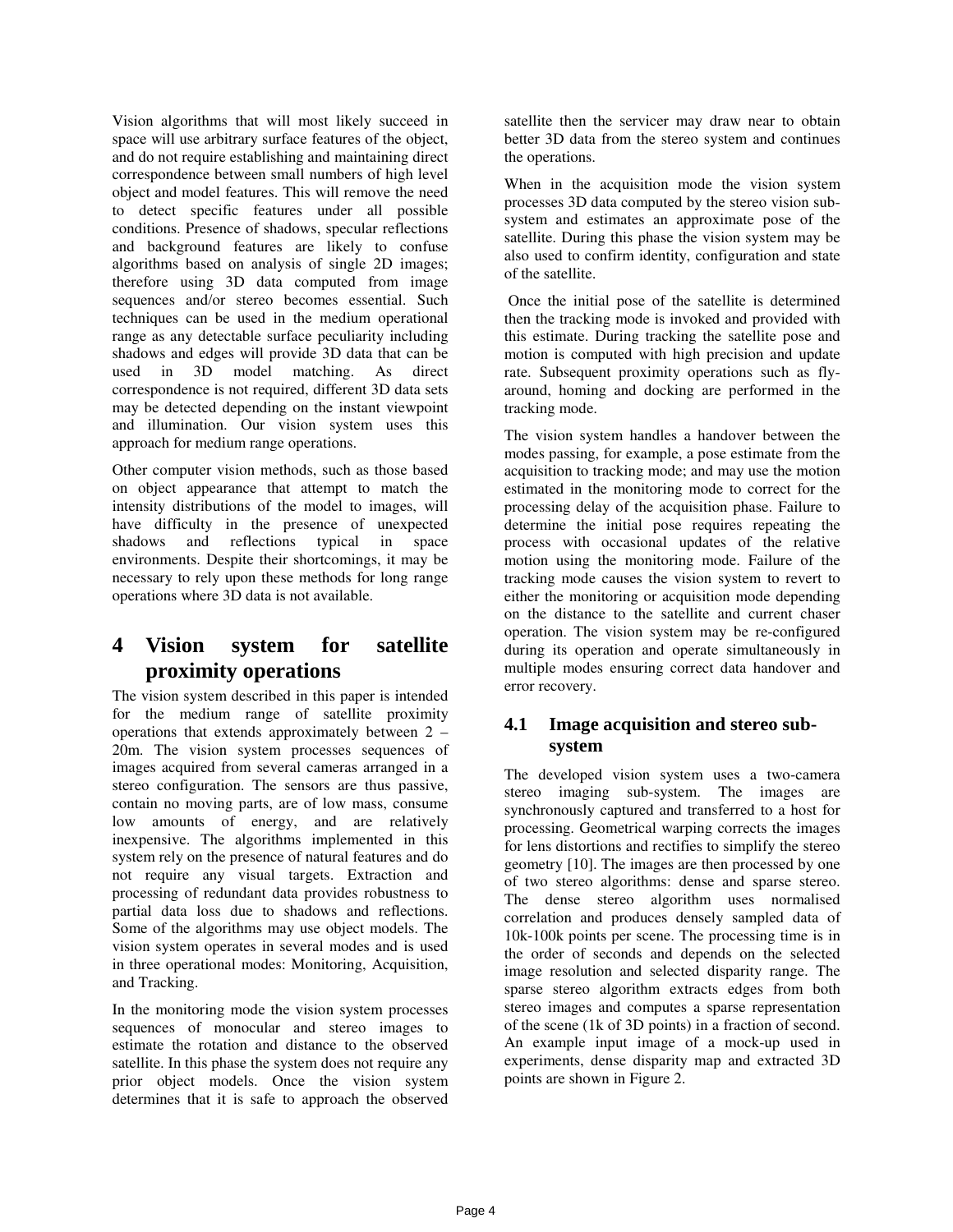

#### **Figure 2 A image of a mockup, dense disparity map and sparse 3D edges**

Sequences of stereo images, dense and sparse range data are available to specialised algorithms for further processing. Only data required by currently running algorithms is computed.

### **4.2 Monitoring**

It is sometimes necessary to compute the motion of a satellite without knowing the object type; that is without having a model. This is called model-free satellite motion estimation. When dealing with an isolated object, it is the case that the change in camera position is simply the opposite of the change in the object position. Using this principle we can compute the satellite motion by simply finding the relative camera motion. It has been shown that computing the camera motion is feasible even in an unstructured environment [15]. This is done using only natural features, without any special targets. The combination of random sampling and the linear

algorithms for structure from motion (SFM) are capable of producing very reliable correspondences in an image sequence. From these correspondences it is possible to compute the camera motion assuming that we know the camera calibration a-priori, or we have computed it via an auto-calibration process.

There are two different approaches to computing the satellite motion depending on whether the satellite is in the medium range or the far range. For the far range the stereo cameras will not produce accurate depth, so we must rely on a single camera. We have successfully computed both orientation and distance from a single camera using SFM algorithms [15]. However, the process becomes unstable when there is very little translation of the features between views. In this case we plan to compute only the satellite rotation, and not the distance to individual features. Experiments are ongoing with this approach.

Once the satellite reaches the medium range we can achieve reasonably accurate depth from the stereo rig. In this situation we combine the stereo and SFM. At each position of the stereo cameras we get a set of sparse 2D points. Now using only the right images of the sequence we match the 2D pixel locations of these 2D feature points. More precisely, assume we have two stereo camera positions: left1, right1 and left2, right2. We take the 2D pixel locations of the matching stereo features in right1 and attempt to match them to the stereo features in right2. We are basically performing SFM across the image sequence [15], but using only the 2D stereo features as SFM features. This type of processing is not traditional tracking because we use rigidity to prune false matches, which is a very strong constraint [15]. We then use the 2D co-ordinates of these matched features to compute the transformation between the right images of the stereo cameras in the sequence.

This method has a number of advantages. First, it avoids the problem of motion degeneracy that is inherent in SFM. Degeneracy occurs when the motion is pure rotation, or when the translational component of the motion is very small. Second, since the stereo rig is calibrated we know the true scale of the computed camera motion. This is not the case when we are using SFM, since without extra information about the scene geometry we can not know the true scale of the reconstruction of camera motion. Third, the results for small camera motions are no less accurate than the accuracy of the stereo data. When using SFM with small camera motions the reconstruction of the camera path is rarely accurate. However, with our approach the accuracy does not depend on the SFM accuracy, but on the stereo accuracy. We have implemented the second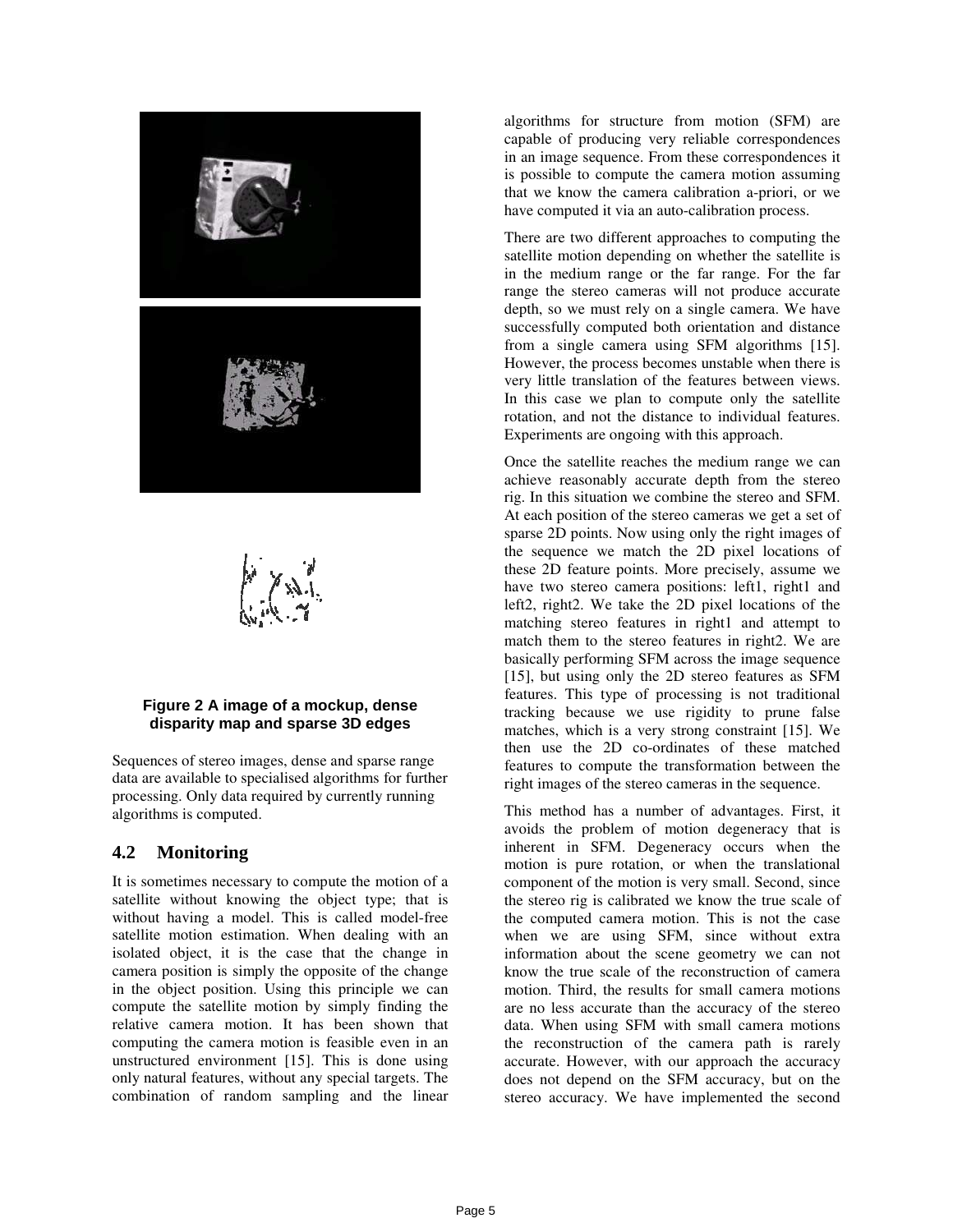approach and show the results for a loop sequence shown in Figure 3.





**Figure 3 First and last image of a sequence**



#### **Figure 4 Different views of the reconstructed camera trajectories and the accepted 3D points from the sequnce shown in Figure 3**

Here we show the results of processing twenty five stereo views in a sequence of the grapple fixture. Figure 4 shows the reconstructed camera path and the 3D stereo features. The 3D features displayed in Figure 4 are all supported by the SFM analysis. They represent reliable data that was used to compute the camera path, since not all the original stereo features were reliable. We are in the process of performing more systematic experiments to evaluate the performance.

### **4.3 Acquisition**

The monitoring mode estimates the motion of the satellite relative to the sensing system, but it does not resolve the pose parameters. The pose parameters determine how the satellite is oriented along its motion trajectory, and are essential to establish the location of the grapple fixtures. And docking interfaces.

In the acquisition mode, the pose of the satellite is approximated. This is more generally known as the pose determination problem. Using model-based methods, where the geometry is known, a solution can be formulated as a search within the pose space of the object. As the satellite can be positioned with 3 translational and 3 rotational degrees of freedom (i.e. 6 *dofs*) the search space is of a high dimension and computational efficiency is a major concern. That the satellite is isolated in the scene simplifies the problem somewhat, in that the translational components of the pose can be coarsely resolved.

In the far range the satellite is visible but the distance is too great for the stereo algorithms to reliably extract sparse 3D points. In this case, appearance based methods such as those that use silhouettes [1] may be appropriate, particularly since the satellite can be segmented from the background. In the medium to near range, the 3D point data becomes more reliable than the intensity data, which can be corrupted by severe illumination effects. In these ranges, it is preferable to use techniques that are based upon the extracted sparse or dense 3D point data.

One approach is based Geometric Probing [7], where pose determination in range image data is formulated as template set matching. The satellite model is represented as a set of voxel templates, one for each possible pose. The set of all templates is composed into a binary decision tree. Each leaf node references a small number of templates. Each internal node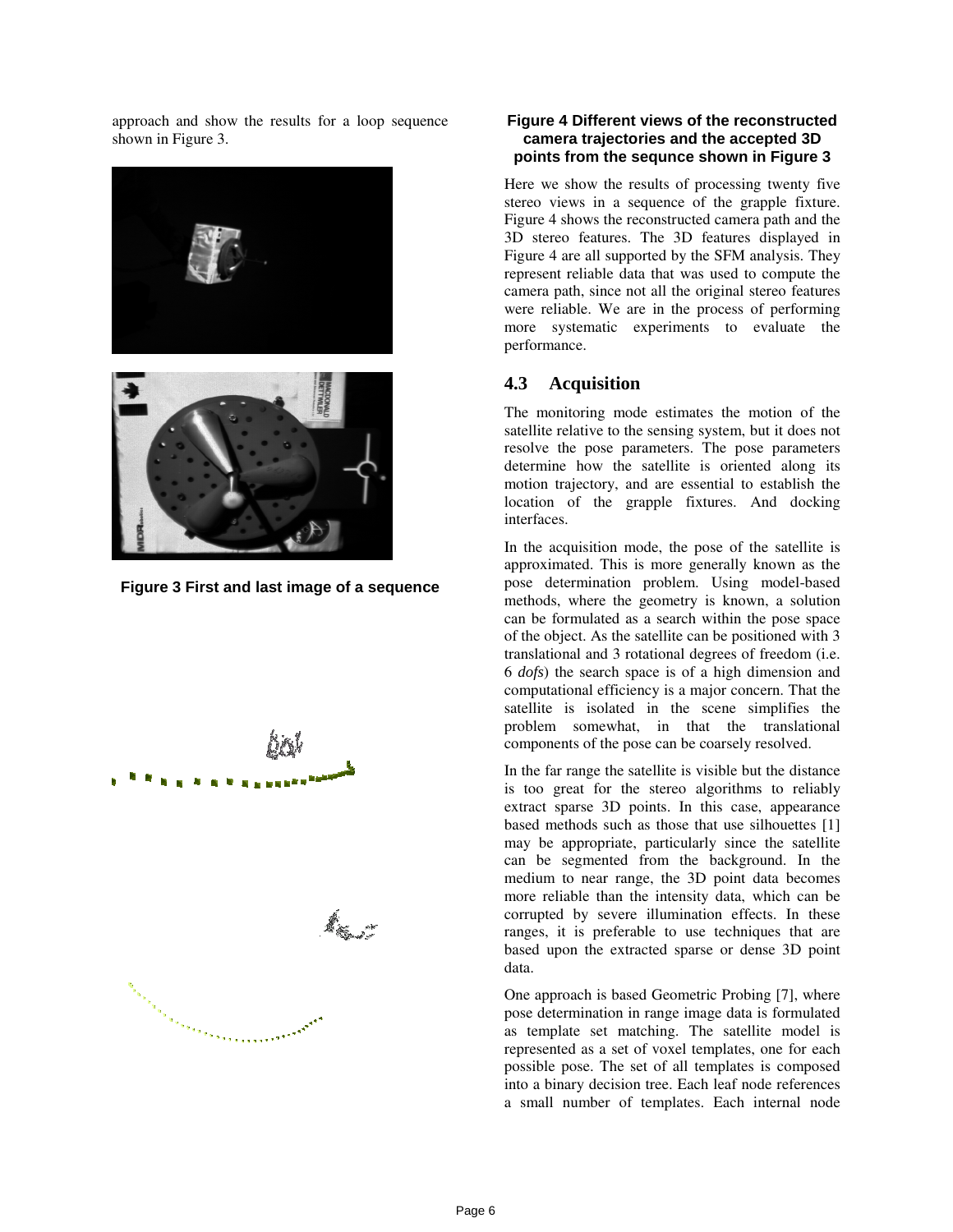references a single voxel, and has two branches, "true" and "false". The subtree branching from the "true" branch contains the subset of templates that contain the node voxel. Conversely, the subtree branching from "false" branch contains the subset of templates that do not contain the node voxel. Traversing the tree at any image location executes a Geometric Probing strategy that efficiently determines a good match with the template set. This technique has been demonstrated to be both efficient and reliable at identifying objects and their 6dof pose using dense range data.

In order to improve efficiency and reliability, it may be possible to reduce the dimensionality of the search space by resolving some of the *dofs* prior to executing the Geometric Probing method. The Radarsat satellite (see Figure 5), for example, has very distinct major and minor axis, which can be identified in the data and used to resolve 2 of the 3 orientation parameters. For other satellite models, there may be identifiable features in either the range data (such as circular fixtures or planes) or intensity data (such as logos) that could be reliably extracted and used to resolved some of the positional ambiguity.



**Figure 5 Radarsat-2**

#### **4.4 Tracking**

In the tracking mode the vision system uses sparse data computed by the stereo sub-system and a 3D model of the observed object to compute its pose. The model is represented as set of geometrical shapes: boxes, cylinders, spheres and surface meshes (a hybrid model) [10]. For accelerated pose estimation the model may be pre-processed and represented as an octtree [2].

The tracker estimates pose of an object using a version of an Iterative Closest Point (ICP) algorithm that minimises the distance between two data sets [3]. In our case the first data set is obtained from the

sparse stereo sub-system and the second data set is a model of the object of interest. The tracker iteratively minimises the distance between the 3D data and the surface model. The first version of our tracking module used the hybrid model and relied on close form solutions for efficient and accurate computation of distances between the model and the data. The current version uses octtree models, which, at a small expense of lower accuracy, allow tracking pose at much higher rates than using the hybrid models.

The tracker is initialised from an approximate estimate provided by the pose acquisition module based on Geometrical Probing module (see section 4.3). The tracker matches currently computed points with the surface model, and it does not require establishing and maintaining correspondences between detected 3D points and the model features. This significantly reduces its sensitivity to partial shadows, occlusion and local loss of data caused by reflections and image saturation. An adaptable gating mechanism eliminates outliers that are not part of the model. The tracker operates at rates of 1 Hz on a PC class computer and using ~1000 3D points.

The vision system was tested in the tracking mode using various calibrated image sequences. An image from a loop sequence (approach along Z-axis with rotation about the yaw axis) together with visualisation of the computed pose are shown in Figure 4. Additional information about these algorithms and conducted experiments can be found in a companion paper in this volume [2].



**Figure 4 One of stereo images obtained during a loop sequence (right) and a virtual image showing the computed model pose (left)**

### **5 Concluding remarks**

All algorithms for pose determination and tracking have been developed, and are currently being integrated into a test platform. This paper presents the system concept, design, algorithmic details, and some preliminary results of the integration and testing. There exist other solution approaches to satellite pose determination and tracking, such as systems that employ co-operative targets and active range sensors.